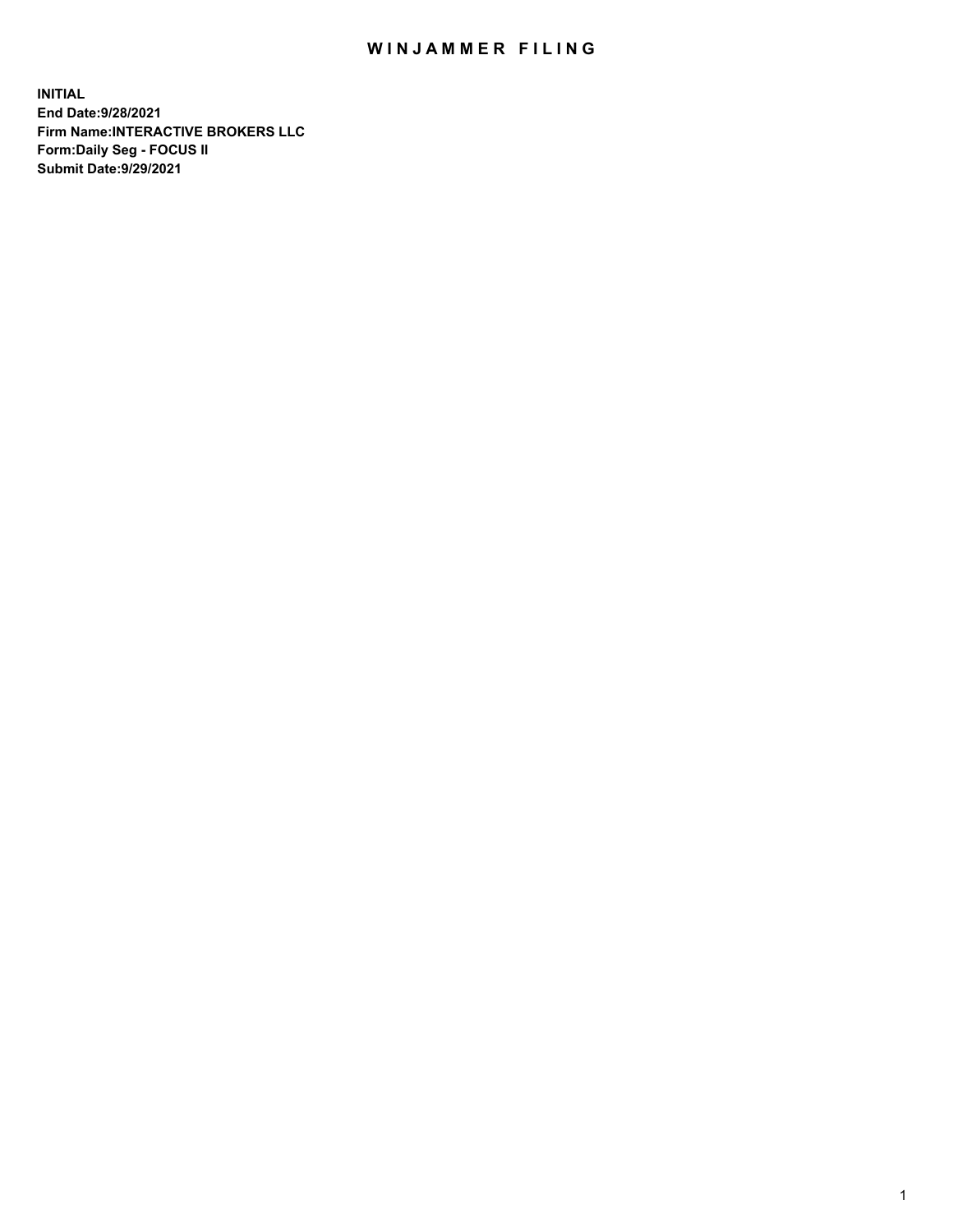**INITIAL End Date:9/28/2021 Firm Name:INTERACTIVE BROKERS LLC Form:Daily Seg - FOCUS II Submit Date:9/29/2021 Daily Segregation - Cover Page**

| Name of Company                                                                                                                                                                                                                                                                                                                | <b>INTERACTIVE BROKERS LLC</b>                                                   |  |
|--------------------------------------------------------------------------------------------------------------------------------------------------------------------------------------------------------------------------------------------------------------------------------------------------------------------------------|----------------------------------------------------------------------------------|--|
| <b>Contact Name</b>                                                                                                                                                                                                                                                                                                            | James Menicucci                                                                  |  |
| <b>Contact Phone Number</b>                                                                                                                                                                                                                                                                                                    | 203-618-8085                                                                     |  |
| <b>Contact Email Address</b>                                                                                                                                                                                                                                                                                                   | jmenicucci@interactivebrokers.c<br>om                                            |  |
| FCM's Customer Segregated Funds Residual Interest Target (choose one):<br>a. Minimum dollar amount: ; or<br>b. Minimum percentage of customer segregated funds required:% ; or<br>c. Dollar amount range between: and; or<br>d. Percentage range of customer segregated funds required between:% and%.                         | <u>0</u><br>$\overline{\mathbf{0}}$<br>155,000,000 245,000,000<br>0 <sub>0</sub> |  |
| FCM's Customer Secured Amount Funds Residual Interest Target (choose one):<br>a. Minimum dollar amount: ; or<br>b. Minimum percentage of customer secured funds required:% ; or<br>c. Dollar amount range between: and; or<br>d. Percentage range of customer secured funds required between:% and%.                           | <u>0</u><br>$\overline{\mathbf{0}}$<br>80,000,000 120,000,000<br>0 <sub>0</sub>  |  |
| FCM's Cleared Swaps Customer Collateral Residual Interest Target (choose one):<br>a. Minimum dollar amount: ; or<br>b. Minimum percentage of cleared swaps customer collateral required:% ; or<br>c. Dollar amount range between: and; or<br>d. Percentage range of cleared swaps customer collateral required between:% and%. | <u>0</u><br>$\underline{\mathbf{0}}$<br>0 <sub>0</sub><br>0 <sub>0</sub>         |  |

Attach supporting documents CH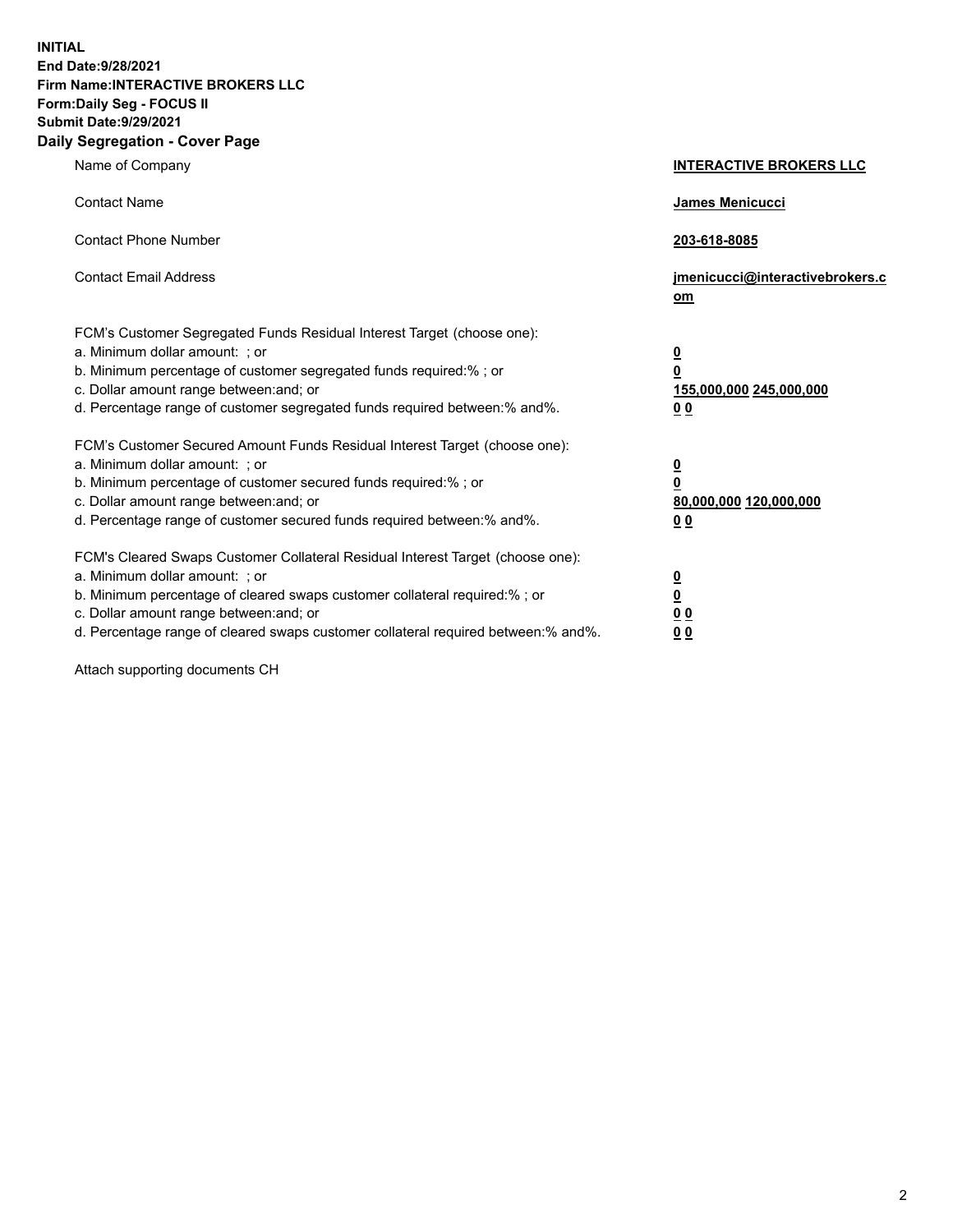**INITIAL End Date:9/28/2021 Firm Name:INTERACTIVE BROKERS LLC Form:Daily Seg - FOCUS II Submit Date:9/29/2021 Daily Segregation - Secured Amounts**

## Foreign Futures and Foreign Options Secured Amounts Amount required to be set aside pursuant to law, rule or regulation of a foreign government or a rule of a self-regulatory organization authorized thereunder **0** [7305] 1. Net ledger balance - Foreign Futures and Foreign Option Trading - All Customers A. Cash **510,959,132** [7315] B. Securities (at market) **0** [7317] 2. Net unrealized profit (loss) in open futures contracts traded on a foreign board of trade **-3,200,222** [7325] 3. Exchange traded options a. Market value of open option contracts purchased on a foreign board of trade **231,818** [7335] b. Market value of open contracts granted (sold) on a foreign board of trade **-9,515** [7337] 4. Net equity (deficit) (add lines 1. 2. and 3.) **507,981,213** [7345] 5. Account liquidating to a deficit and account with a debit balances - gross amount **6,426** [7351] Less: amount offset by customer owned securities **0** [7352] **6,426** [7354] 6. Amount required to be set aside as the secured amount - Net Liquidating Equity Method (add lines 4 and 5) **507,987,639** [7355] 7. Greater of amount required to be set aside pursuant to foreign jurisdiction (above) or line 6. **507,987,639** [7360] FUNDS DEPOSITED IN SEPARATE REGULATION 30.7 ACCOUNTS 1. Cash in banks A. Banks located in the United States **105,118,755** [7500] B. Other banks qualified under Regulation 30.7 **0** [7520] **105,118,755** [7530] 2. Securities A. In safekeeping with banks located in the United States **270,986,450** [7540] B. In safekeeping with other banks qualified under Regulation 30.7 **0** [7560] **270,986,450** [7570] 3. Equities with registered futures commission merchants A. Cash **0** [7580] B. Securities **0** [7590] C. Unrealized gain (loss) on open futures contracts **0** [7600] D. Value of long option contracts **0** [7610] E. Value of short option contracts **0** [7615] **0** [7620] 4. Amounts held by clearing organizations of foreign boards of trade A. Cash **0** [7640] B. Securities **0** [7650] C. Amount due to (from) clearing organization - daily variation **0** [7660] D. Value of long option contracts **0** [7670] E. Value of short option contracts **0** [7675] **0** [7680] 5. Amounts held by members of foreign boards of trade A. Cash **263,768,892** [7700] B. Securities **0** [7710] C. Unrealized gain (loss) on open futures contracts **-3,639,027** [7720] D. Value of long option contracts **231,818** [7730] E. Value of short option contracts **-9,515** [7735] **260,352,168** [7740] 6. Amounts with other depositories designated by a foreign board of trade **0** [7760] 7. Segregated funds on hand **0** [7765] 8. Total funds in separate section 30.7 accounts **636,457,373** [7770] 9. Excess (deficiency) Set Aside for Secured Amount (subtract line 7 Secured Statement Page 1 from Line 8) **128,469,734** [7380] 10. Management Target Amount for Excess funds in separate section 30.7 accounts **80,000,000** [7780] 11. Excess (deficiency) funds in separate 30.7 accounts over (under) Management Target **48,469,734** [7785]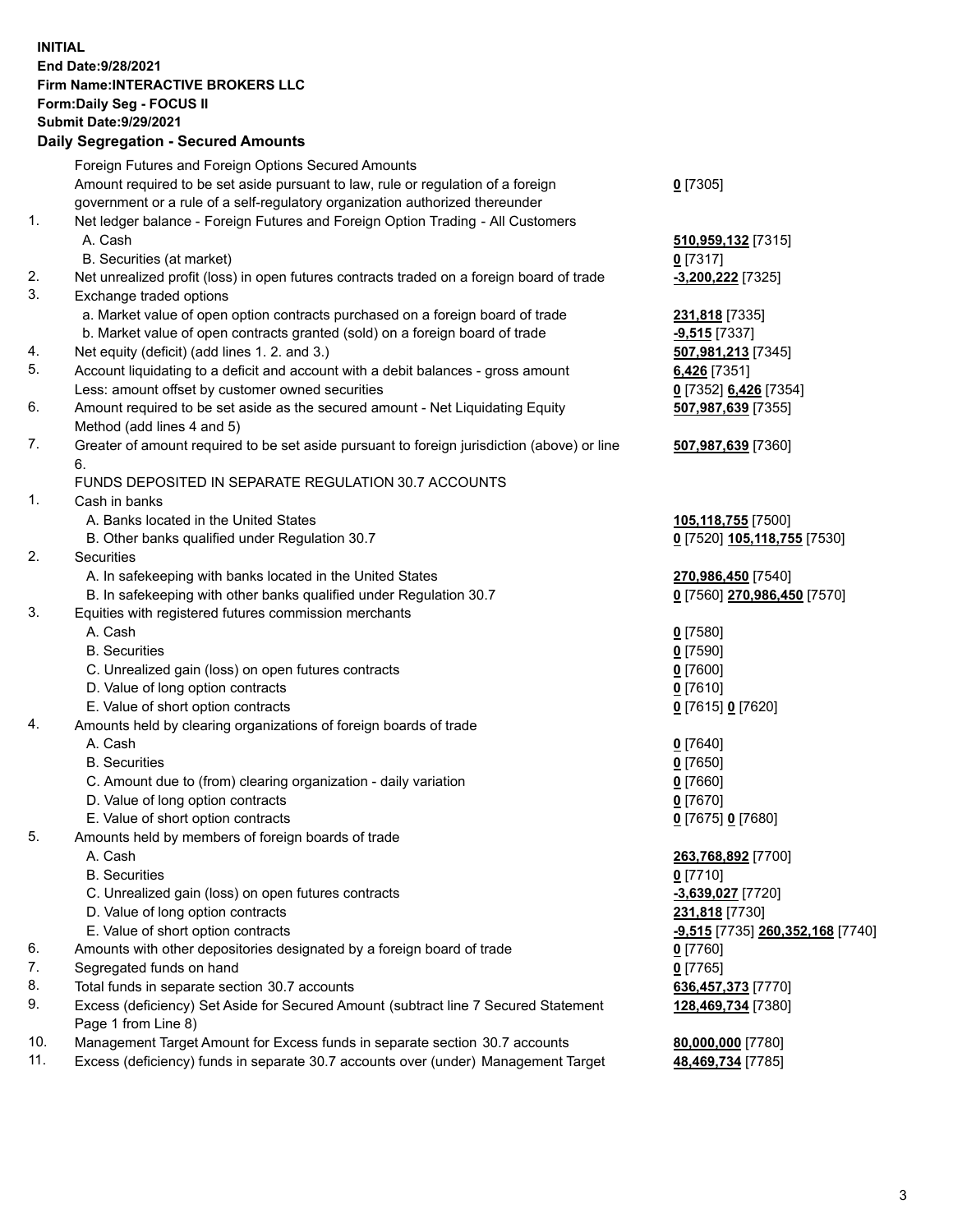**INITIAL End Date:9/28/2021 Firm Name:INTERACTIVE BROKERS LLC Form:Daily Seg - FOCUS II Submit Date:9/29/2021 Daily Segregation - Segregation Statement** SEGREGATION REQUIREMENTS(Section 4d(2) of the CEAct) 1. Net ledger balance A. Cash **6,904,539,882** [7010] B. Securities (at market) **0** [7020] 2. Net unrealized profit (loss) in open futures contracts traded on a contract market **190,590,678** [7030] 3. Exchange traded options A. Add market value of open option contracts purchased on a contract market **451,251,562** [7032] B. Deduct market value of open option contracts granted (sold) on a contract market **-364,544,670** [7033] 4. Net equity (deficit) (add lines 1, 2 and 3) **7,181,837,452** [7040] 5. Accounts liquidating to a deficit and accounts with debit balances - gross amount **1,221,516** [7045] Less: amount offset by customer securities **0** [7047] **1,221,516** [7050] 6. Amount required to be segregated (add lines 4 and 5) **7,183,058,968** [7060] FUNDS IN SEGREGATED ACCOUNTS 7. Deposited in segregated funds bank accounts A. Cash **1,675,883,536** [7070] B. Securities representing investments of customers' funds (at market) **3,354,337,275** [7080] C. Securities held for particular customers or option customers in lieu of cash (at market) **0** [7090] 8. Margins on deposit with derivatives clearing organizations of contract markets A. Cash **1,988,653,398** [7100] B. Securities representing investments of customers' funds (at market) **295,751,861** [7110] C. Securities held for particular customers or option customers in lieu of cash (at market) **0** [7120] 9. Net settlement from (to) derivatives clearing organizations of contract markets **-2,748,266** [7130] 10. Exchange traded options A. Value of open long option contracts **450,524,129** [7132] B. Value of open short option contracts **-363,860,984** [7133] 11. Net equities with other FCMs A. Net liquidating equity **0** [7140] B. Securities representing investments of customers' funds (at market) **0** [7160] C. Securities held for particular customers or option customers in lieu of cash (at market) **0** [7170] 12. Segregated funds on hand **0** [7150] 13. Total amount in segregation (add lines 7 through 12) **7,398,540,949** [7180] 14. Excess (deficiency) funds in segregation (subtract line 6 from line 13) **215,481,981** [7190] 15. Management Target Amount for Excess funds in segregation **155,000,000** [7194] **60,481,981** [7198]

16. Excess (deficiency) funds in segregation over (under) Management Target Amount Excess